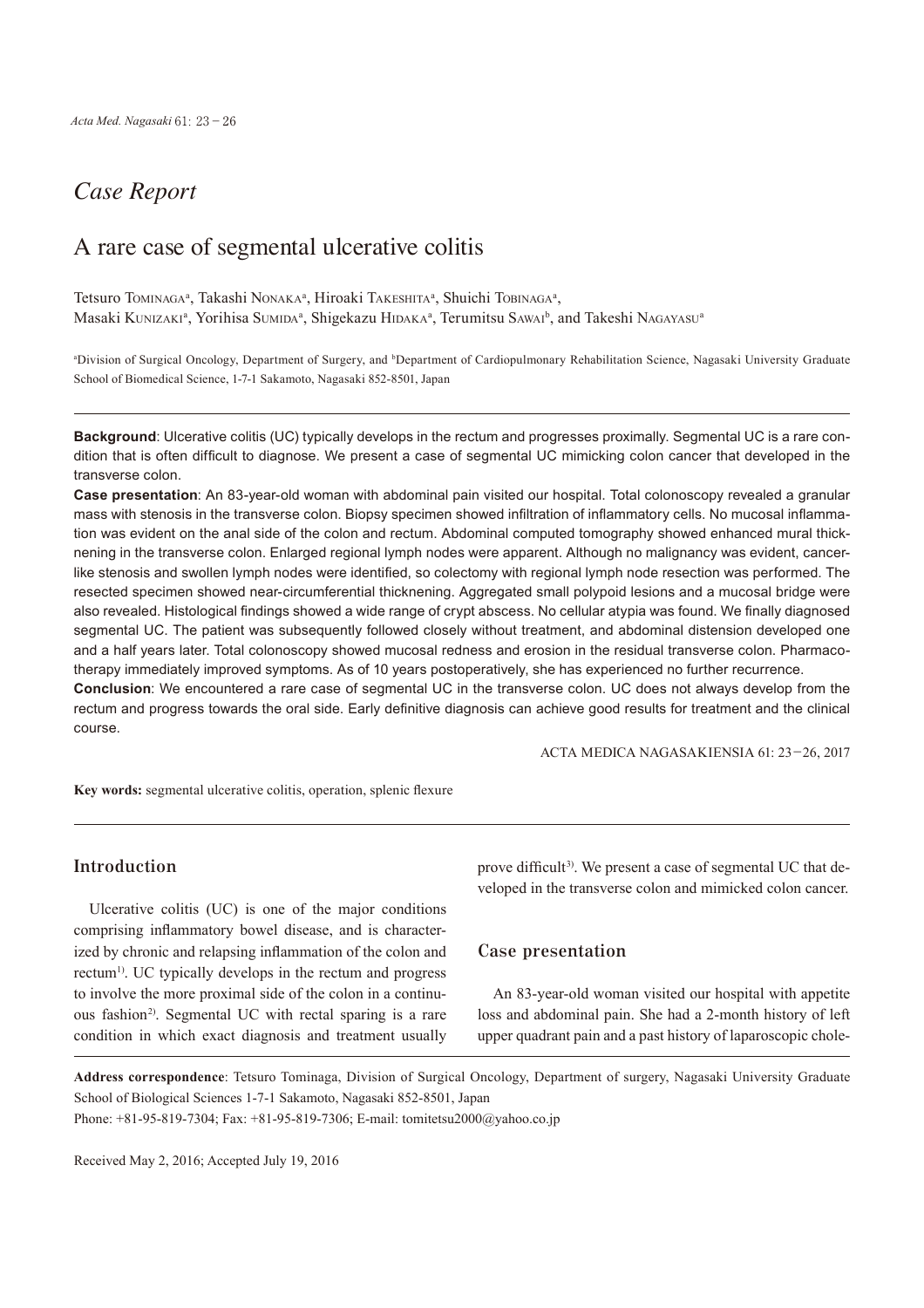#### 24 Tetsuro Tominaga et al.: A case of segmental UC

cystectomy 30 years earlier. No muscular guarding or rebound tenderness was evident. Vital signs such as blood pressure, heart rate, and level of consciousness were all within normal ranges. Laboratory data showed anemia and a low albumin level. Tumor marker levels including carcinoembryonic antigen (2.0 ng/ml) and carbohydrate antigen 19-9 (10.6 U/ml) were normal (Table 1). Total colonoscopy revealed a granular mass causing stenosis in the transverse colon near the splenic flexure (Fig. 1a). Biopsy specimen revealed infiltration of inflammatory cells, however, there was no atypical cell.

No tumors or inflammation of the mucosa suggestive of inflammatory bowel disease were seen on the anal side of the colon and rectum (Fig. 1b). Barium enema revealed an irregular elevated lesion at the splenic flexure. Passage of barium was nearly obstructed by the severe stenosis. No abnormal findings were seen in other sites of the colon. Abdominal computed tomography (CT) again showed enhanced mural thicknening in the transverse colon (Fig. 2, arrow). Enlarged regional lymph nodes were also identified (arrowhead).

Although biopsy showed no evidence of malignancy, the tumor showed cancer-like stenosis and swelling of the lymph nodes, and colectomy with regional lymph node resection was performed.



**Figure 1**: Colonoscopy of the transverse colon reveals a granular mass causing stenosis (a). No tumors or inflammation of the mucosa are seen on the anal side of the colon and rectum (b).



**Figure 2**: Abdominal contrast-enhanced CT shows enhanced mural thicknening of the transverse colon (arrow) and swollen lymph nodes (arrowhead). mph<br>
Figure 2: Abdominal contrast-enhanced<br>
ral thicknening of the transverse colon (as<br>
nodes (arrowhead).

| WBC:     | 5100/mm <sup>3</sup>         | Na:    | $142$ mEq/1          | $\gamma$ -GTP: | 13I U/1       | TPHA:   | $\left( \cdot \right)$ |
|----------|------------------------------|--------|----------------------|----------------|---------------|---------|------------------------|
| RBC:     | $362x10^4$ /mm <sup>3</sup>  | К:     | $4.7 \text{ mEq}$ /1 | ALP:           | 150 IU/1      | HBs-Ag: | 0.1                    |
| Hb:      | $10.5$ g/dl                  | Cl:    | $109$ mEq/l          | LDH:           | 162 IU/1      | HCV-Ab  | 0.1                    |
| Hct:     | 34.3%                        | BUN:   | $13 \text{ mg/dl}$   | TTT:           | $8.0$ K-U     |         |                        |
| Plt:     | $35.5x10^4$ /mm <sup>3</sup> | Cr:    | $0.49$ mg/dl         | ZTT:           | 6.1 k-u       |         |                        |
|          |                              | UA:    | $3.7$ mEq/l          | CK:            | 49 IU/1       | CEA:    | $2.0ng$ /ml            |
| PT:      | 124 %                        | TP:    | $6.7$ g/dl           | Amy:           | 59 IU/1       | CA19-9: | 10.6 U/ml              |
| INR:     | 0.91                         | Alb:   | $3.8$ g/dl           | T-Chol:        | $194$ mg/dl   |         |                        |
| APTT:    | 26.6 <sub>sec</sub>          | T.Bil: | $0.6$ mg/dl          | Fe:            | $62 \mu$ g/dl |         |                        |
| Fib:     | $320$ mg/dl                  | D.Bil: | $0.1$ mg/dl          |                |               |         |                        |
| ATIII :  | 94 %                         | AST:   | $13 \text{ I}$ U/1   | CRP:           | $0.14$ mg/dl  |         |                        |
| D-dimer: | $0.6 \mu$ g/dl               | ALT:   | $9$ IU/1             |                |               |         |                        |
|          |                              | ChE:   | 111 IU/1             |                |               |         |                        |

#### **Table 1**: Laboratory data on admission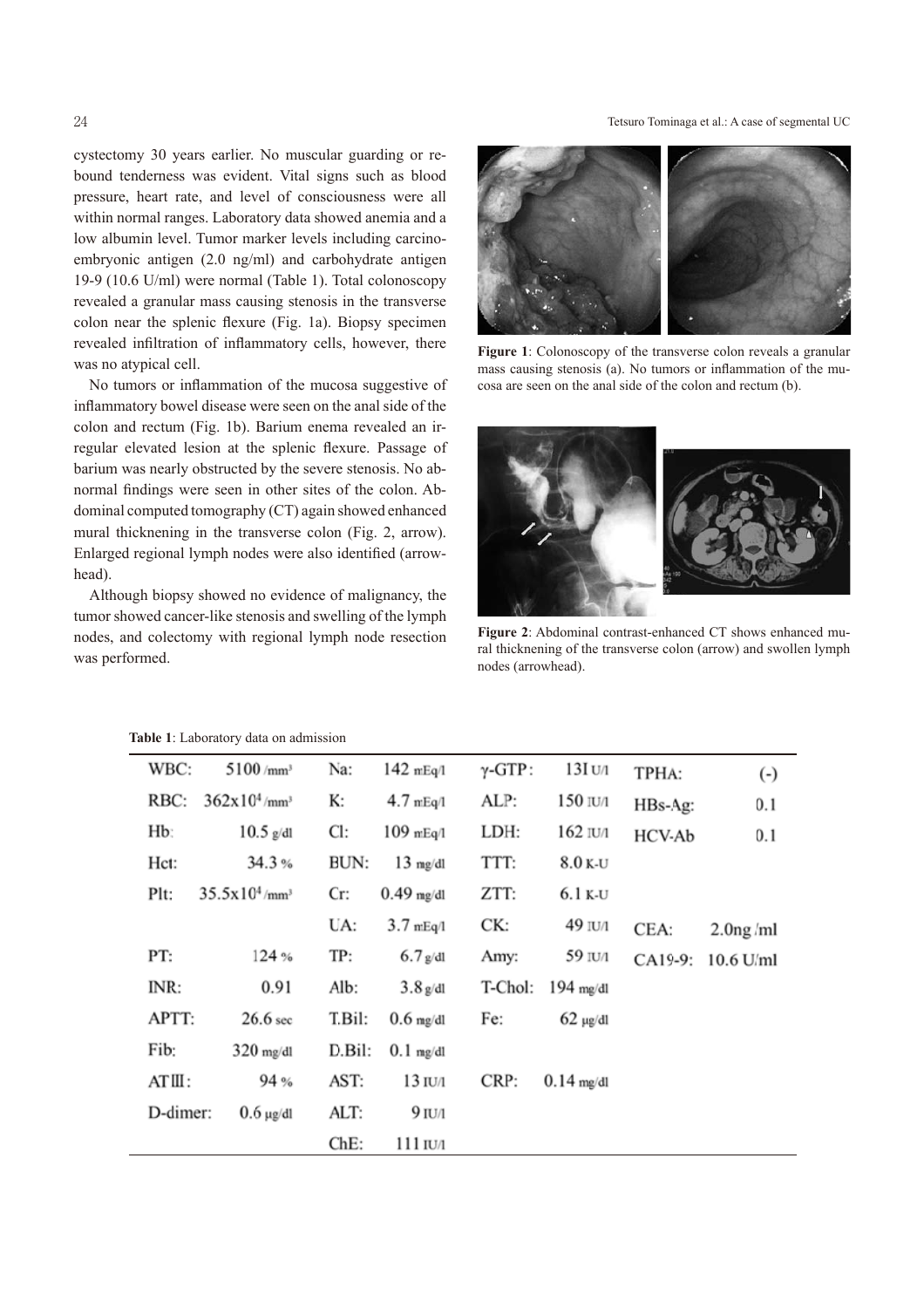Tetsuro Tominaga et al.: A case of segmental UC 25

The resected specimen showed near-circumferential abdominal thickening up to 96 mm, causing stenosis (Fig. 3a). Aggregated small polypoid lesions and a mucosal bridge were also revealed (Fig. 3b).

Histological findings showed a wide range of ulcers and crypt abscesses (arrow) (Fig.  $4a \times 20$ ;  $4b \times 100$ ). No cellular atypia suggestive of malignant disease was seen. Similarly, no non-caseating epithelioid granuloma characteristic of Crohn's disease or sideroferous cells characteristic of ischemic colitis were seen. We finally diagnosed segmented ulcerative colitis.

As no other regions showed mucosal irregularity, the patient was followed closely without treatment. One and a half years later, she showed abdominal distension. Barium enema showed lead pipe appearance in the residual transverse colon. No abnormal findings were seen in other sites of the colon (Fig. 5). Total colonoscopy showed mucosal redness and erosion in the residual transverse colon (Fig. 6). No mucosal changes were seen beyond the transverse colon. Pharmacotherapy, including salazopyrin and prednisolone, immediately improved symptoms and led to mucosal healing. Four months later, we changed in salazopyrin monotherapy. After that she has received colonoscopy in primary care doctor biyearly. As of the time of writing, 10 years postoperatively, the patient has experienced no recurrence of the disease.



**Figure 3**: The resected specimen shows near-circumferential mural thickening up to 96 mm, causing stenosis (a). Greatest dimension of the lesion were 130mm. Aggregated small polypoid lesions and a mucosal bridge are also apparent (b).



**Figure 4**: Histological examination shows a wide range of ulcers and crypt abscesses (arrow) (a,  $\times$  20; b,  $\times$  100)



**Figure 5**: Barium enema 9 months after surgery shows lead pipe appearance in the residual transverse colon. No abnormal findings were seen in other sites of the colon.



**Figure 6**: Colonoscopy 9 months after surgery shows mucosal redness and erosion in the residual transverse colon.